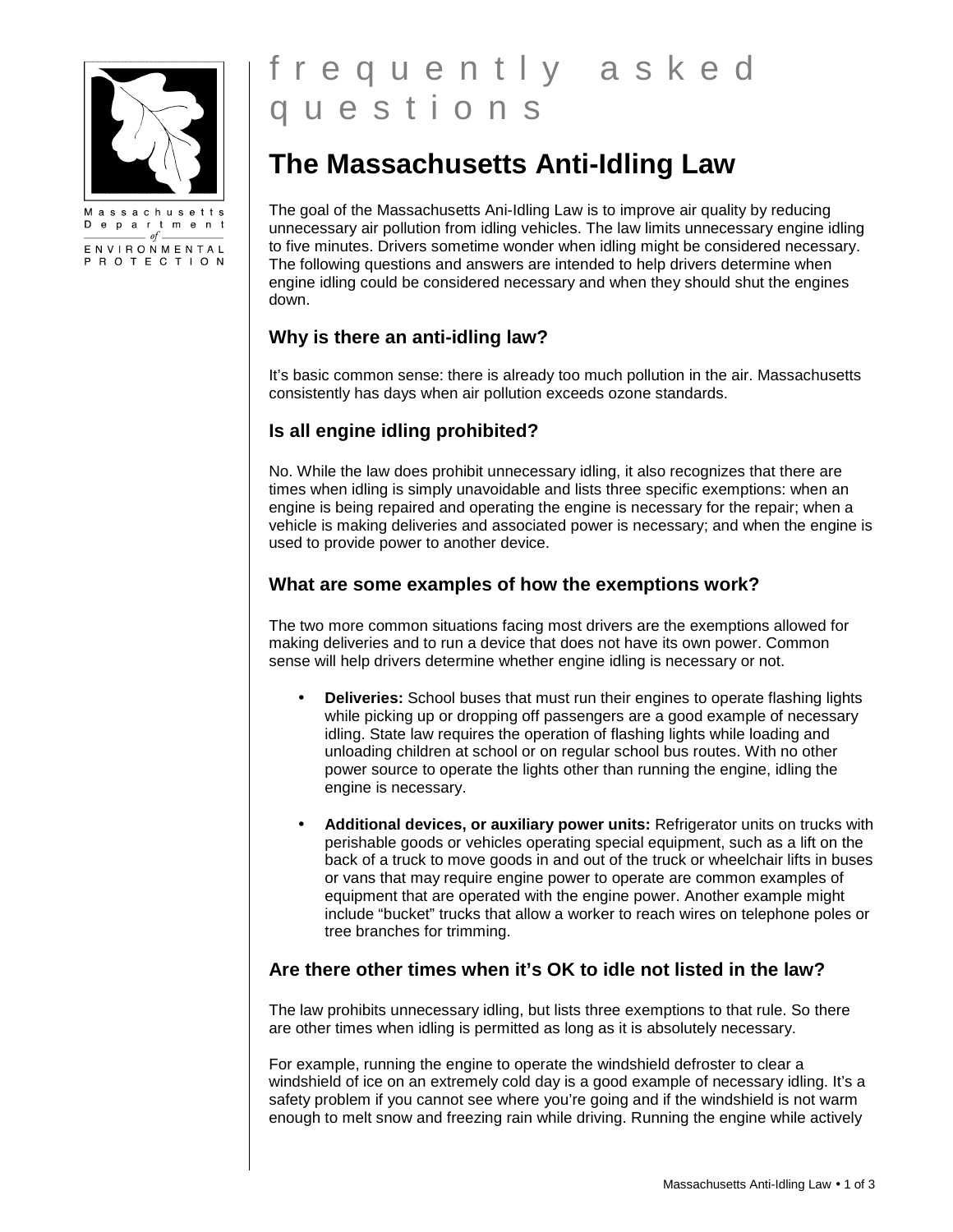clearing snow and ice off the vehicle and to warm the windshield and interior of the vehicle is necessary idling.

Our common sense also tells us that heaters and air conditioning units almost always bring the vehicle's interior into a comfortable range in a short time. We also know that heaters and air conditioning units work faster when the vehicle is being driven, not when it is left idling. So most vehicles, most of the time, will reach a comfortable temperature within the first five minutes of driving. Some heavy vehicles, such as buses or trucks, may need some additional time to bring interior temperatures into a comfortable range.

#### **What are a few examples of unnecessary idling?**

- Sitting in your car in a parking lot with the engine on during mild or cool weather is unnecessary. The interior of your car will stay warm for 5 to 10 minutes on all but the coldest days.
- Leaving the vehicle running while unattended to let the heater warm it or the air conditioner cool it for extended periods of time is unnecessary idling (it is also in violation of motor vehicle law). Five minutes should be the maximum amount of time unless weather conditions are extreme, and the engine should not be left running while the vehicle is unattended for any length of time.
- Operating devices not related to transporting passengers or goods. Letting the engine run for an hour or more to play a movie or to charge a cell phone causes unnecessary pollution, is a nuisance for others nearby and puts excessive wear and tear on the engine.

# **Am I causing more pollution by stopping and starting the engine?**

No. Once the engine has warmed up, an idling engine causes more pollution by running than by stopping and starting up again. Studies indicate that the trade-off for light- and medium-duty gasoline powered vehicles is about 10 seconds (i.e. the vehicle will produce more pollution idling longer than 10 seconds than it will by shutting down and restarting the engine). The time trade-off on medium- and heavy-duty diesel engines is about 30 seconds.

#### **Won't I wear out my starter if I keep stopping and starting the engine?**

Fleet managers of companies with strict anti-idling policies report that they do not replace starters in their vehicles more frequently than vehicles that are left running for extended periods. In fact, more damage occurs to engines that are left idling over long periods of time.

# **Who would I complain to if I see a vehicle idling unnecessarily?**

The best place to start is your local Board of Health. Other possibilities include local police and MassDEP. Enforcement personnel cannot respond to every complaint about idling vehicles, and there are instances when it is not obvious why a vehicle needs to idle longer than five minutes.

But many of the complaints about excessive idling are about the same vehicles in the same locations routinely left idling, many times out of habit. For people living or working near those vehicles the exhaust that they are subjected to is not just a nuisance, it's a real health problem.

Massachusetts Department of Environmental Protection One Winter Street Boston, MA 02108-4746

> Commonwealth of **Massachusetts**

Executive Office of Energy & Environmental Affairs

> Department of Environmental Protection

> > Produced by the Bureau of Air & Waste September 2007

This information is available in alternate format by calling our ADA Coordinator at (617) 574-6872.